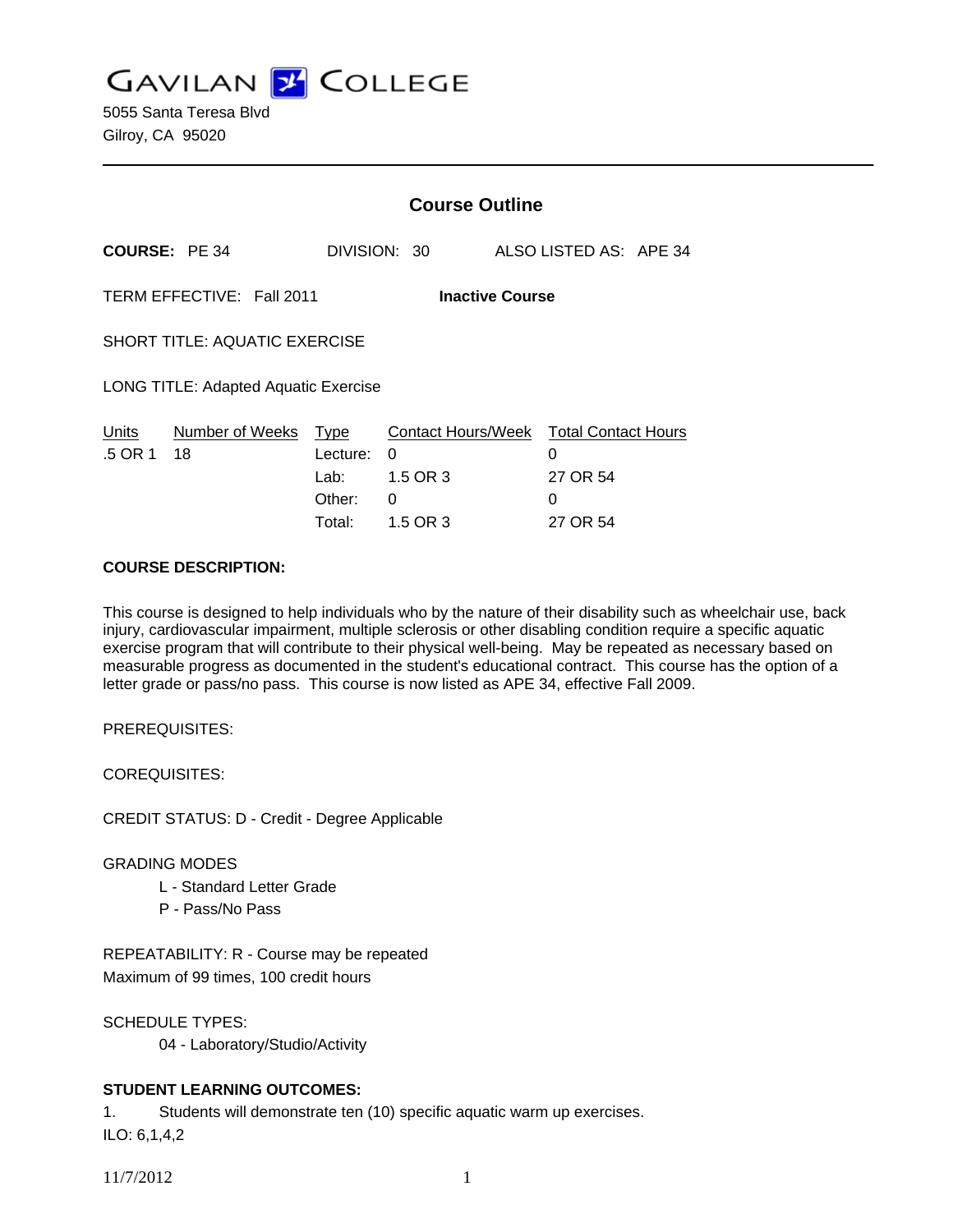Measure: instructor observation, oral exam, performance exam

2. Students will demonstrate five (5) aquatic exercises that enhance/improve cardio-vascular conditioning.

ILO: 6,1,4,2

Measure: instructor observation, oral exam, performance exam

3. Students will identify three (3) major muscles used while doing aquatic exercises.

ILO: 6,1,2,4

Measure: class discussion, instructor observation, oral exam

4. Students can organize a 20 minute group exercise program using the format used in class.

ILO: 4,1,2,6

Measure: instructor observation, class discussion, oral exam

5. Student will explain the importance of aquatic exercise and how it relates to good health.

ILO: 1,3,2,4

Measure: instructor observation, individual discussions, class

discussion, oral exam

# **CONTENT, STUDENT PERFORMANCE OBJECTIVES, OUT-OF-CLASS ASSIGNMENTS**

Inactive Course: 05/12/2008

### 3-6 Hours

Students will become familiar with appropriate pool clothing, locker rooms, pool equipment, available parking for students with disabilities, use of pool lifts and exercise equipment, safety procedures when entering and exiting pool and locker rooms, prevention of theft of personal belongings, use of locks and storage of belongings, items students will need to bring for class. SPO: Students will locate their pulse (neck, wrist, temple or chest). Students will meet with staff regarding health limitations, doctor's verification and Student Educational Contract.

### 3.5-7 Hours

Introduction of daily warm up activities including proper techniques for pool walking, arm swing and stationary stretching exercises. SPO: Students will become adjusted to the water and familiar with water safety skills including floating, breathing, and buoyancy. They will discuss the required water safety practices of the class.

# 3.5-7 Hours

Introduction of aquatic strength training exercises. SPO: Students will be introduced to additional exercises consistent with improving cardio vascular conditioning and increased muscle stretching. They will demonstrate the backward jog, hop over log, and above water arm exercises.

# 3.5-7 Hours

Introduction of aquatic wall exercises. SPO: Students will be introduced to wall exercises. They will demonstrate the flutter and bicycle kicks, wall push ups, wall push backs, and wall stretching that focuses on large muscle groups.

#### 4.5-9 Hours

Introduction of upper and lower body exercises. SPO: Students will be introduced to and demonstrate additional upper and lower body exercises designed for toning of pectorals and latissimus dorsi muscles. Adductor and abductor muscles groups will be emphasized for the upper legs, bicep and tricep muscle use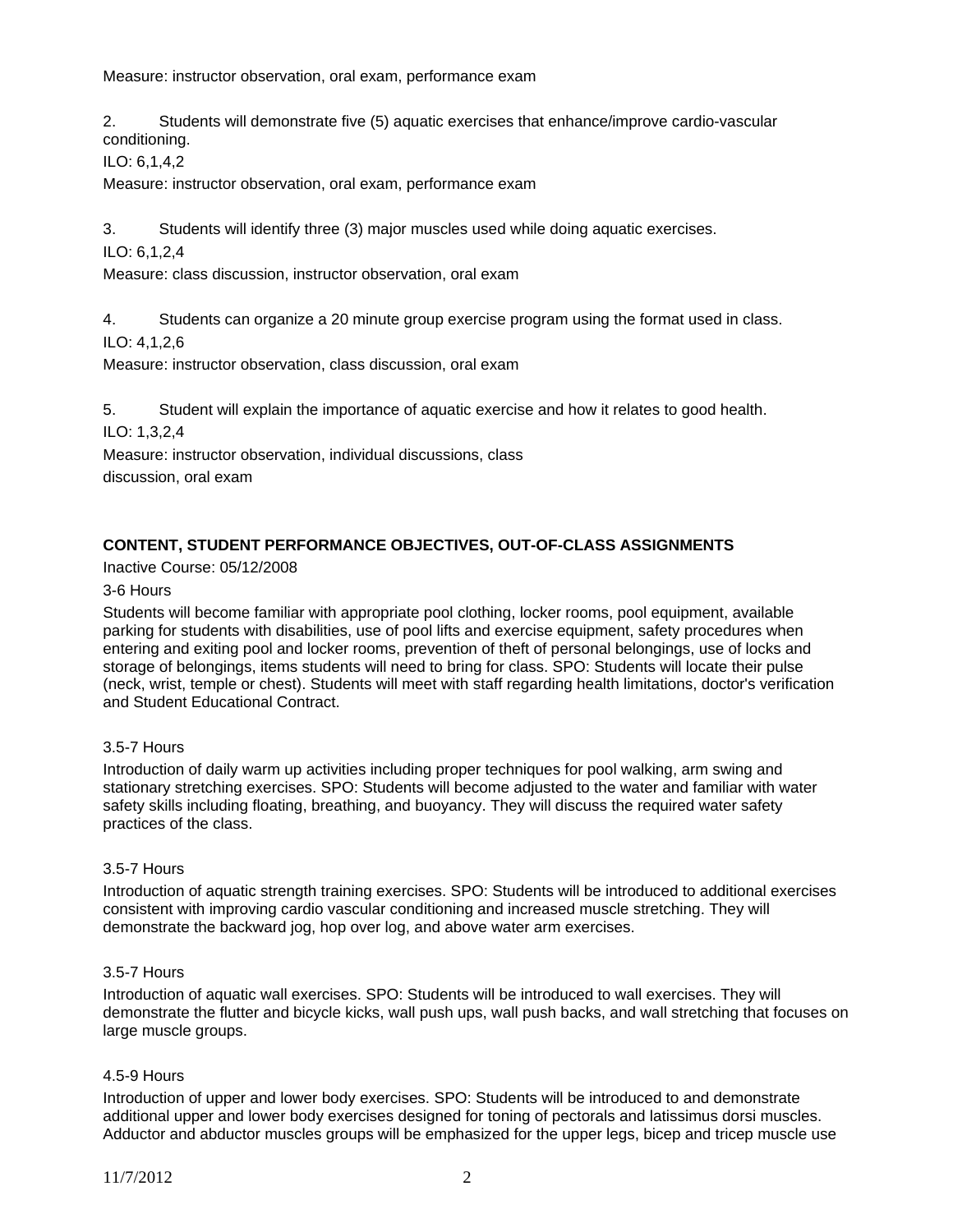will be demonstrated for arm strength. Hamstring, quadriceps & gastrocnemius muscles for upper and lower leg stability.

#### 3.5-7 Hours

Individual and group muscle demonstration. SPO: Students will demonstrate how the bicep and tricep muscles work during bar bell extension and flexion and demonstrate knee flexion and extension.

#### 4.5-9 Hours

Handouts are discussed and made available by instructor. Review and discuss the importance of exercise, healthy food intake and current videos on adequate exercise. Lead the class in one (1) exercise activity. SPO: Students will identify 4 factors regarding the importance of exercise and proper food intake. Students will exercise in small groups (2-3), each student selecting and demonstrating a different exercise until all exercises have been rehearsed.

### 2 Hours

Final exam: Demonstration test of large muscle groups. Instructor observation of Student Educational Contract.

# **METHODS OF INSTRUCTION:**

Through demonstration of aquatic exercises, films and lectures that augment water activities, students will be working on individual goals.

# **METHODS OF EVALUATION:**

This is a degree-applicable course, but substantial writing assignments are NOT appropriate, because the course primarily: Involves skill demonstrations or problem solving The problem-solving assignments required: None The types of skill demonstrations required: Class performance Performance exams The types of objective examinations used in the course: True/false Other: Oral Exam Other category: None The basis for assigning students grades in the course: Writing assignments: 0% - 0% Problem-solving demonstrations: 0% - 0% Skill demonstrations: 50% - 80% Objective examinations: 20% - 50% Other methods of evaluation: 0% - 0%

# **REPRESENTATIVE TEXTBOOKS:**

# **ARTICULATION and CERTIFICATE INFORMATION**

 Associate Degree: GAV E1, effective 200430 CSU GE: